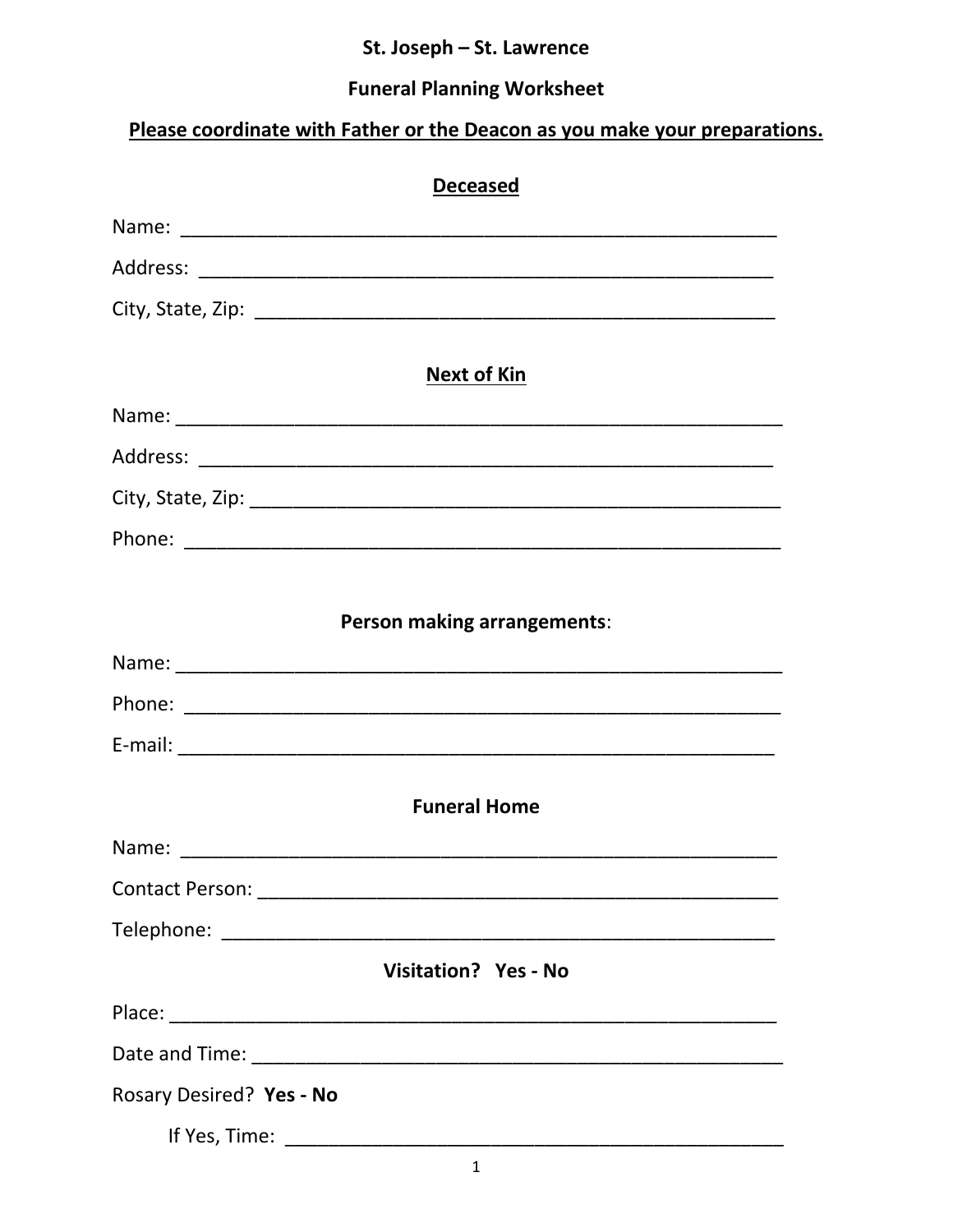| St. Joseph - St. Lawrence                                                        |  |  |
|----------------------------------------------------------------------------------|--|--|
| <b>Funeral Planning Worksheet</b>                                                |  |  |
| Vigil Service? Yes - No                                                          |  |  |
|                                                                                  |  |  |
|                                                                                  |  |  |
| Eulogy Given Included? Yes - No                                                  |  |  |
|                                                                                  |  |  |
| If the remains will be cremated, when will that occur? _________________________ |  |  |
| <b>Funeral</b>                                                                   |  |  |
|                                                                                  |  |  |
|                                                                                  |  |  |
|                                                                                  |  |  |
| Do you wish the Funeral with or without Mass (Select one)?                       |  |  |
|                                                                                  |  |  |
|                                                                                  |  |  |
|                                                                                  |  |  |
| Readers:                                                                         |  |  |
|                                                                                  |  |  |
|                                                                                  |  |  |
|                                                                                  |  |  |
|                                                                                  |  |  |
|                                                                                  |  |  |
|                                                                                  |  |  |
| Prayers of the Faithful Reader (if desired):                                     |  |  |